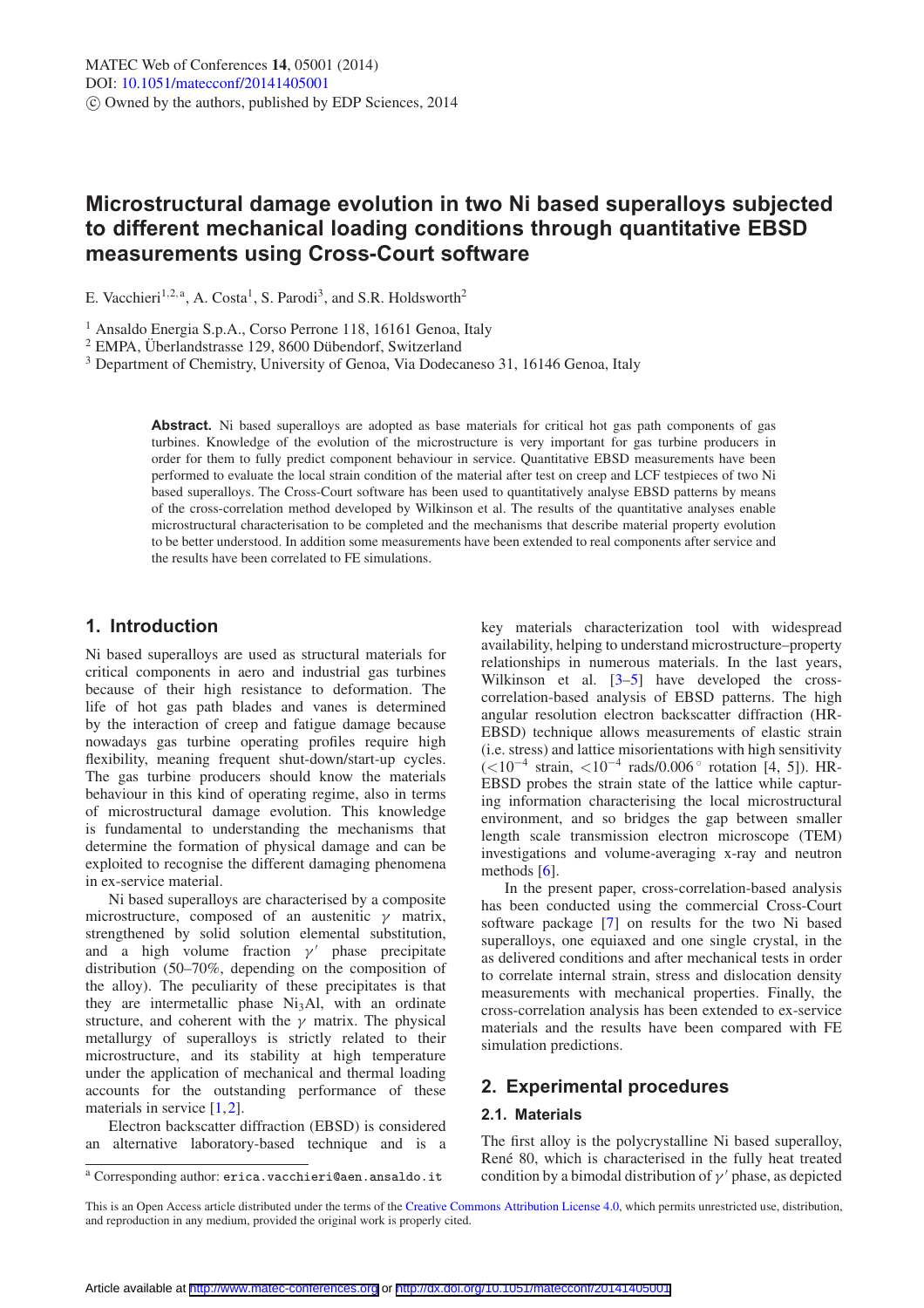#### MATEC Web of Conferences

**Table 1.** Chemical composition (wt%) of the two superalloys.

<span id="page-1-1"></span>

|                  | $Wt\%$ |          |      |      |      |      |      |                          |                        |         |                          |
|------------------|--------|----------|------|------|------|------|------|--------------------------|------------------------|---------|--------------------------|
| <b>Element</b>   | Ni     |          | Ċ٥   | Al   | Ti   | W    | Mo   | Ta                       |                        | ⇁<br>Ζr |                          |
| René 80          | Bal    | 14.0     | .50  | 3.00 | 5.00 | 4.00 | 4.00 | $\overline{\phantom{a}}$ | $\overline{a}$<br>v. i | 0.05    | 0.02                     |
| <i>PWA1483SX</i> | Bal    | $\ldots$ | 9.00 | 3.60 | 4.08 | 3.80 | 1.90 | 5.00                     | 0.07                   | -       | $\overline{\phantom{0}}$ |

<span id="page-1-0"></span>

**Figure 1.** SEM micrograph of the as delivered  $\gamma/\gamma'$  microstructure of (a) René  $80$  and (b) PWA1483SX.

in Fig[.1a](#page-1-0). The primary  $\gamma'$  phase particles are cuboidal and their equivalent side is about 400 nm. Secondary  $\gamma'$  phase precipitates in  $\gamma$  channels during ageing heat treatment in spheroidal shape as particles which are smaller than 20 nm. The total  $\nu'$  volume fraction for this alloy is typically 50%.

The second material is a first generation SX superalloy, PWA1483SX, whose microstructure is characterised by a monomodal distribution of  $\gamma'$  phase. In the fully heat treated condition this alloy shows cuboidal  $\gamma'$  phase particles, about 500 nm in equivalent size and about 60% volume fraction. The starting microstructure is reported in Fig. [1b](#page-1-0).

The compositions of the two alloys are displayed in Table [1.](#page-1-1)

#### **2.2. Mechanical testing**

Mechanical test specimens were machined from investment cast test bars for both the alloys. For SX material the test bars were solidified in a nominal  $(001)$  orientation, with an acceptance limit on  $\theta$  as set for actual components. All the specimens were tested in the fully heat treated condition.

An extensive mechanical testing campaign was performed in the last years to characterise the behaviour of these two materials, completed by a comprehensive microstructural evaluation of samples after test. In this paper the results of the microstructural characterisation are completed by EBSD quantitative measurements conducted on creep and low cycle fatigue (LCF) specimens after test. In particular for creep, failed and interrupted tests have been examined for both alloys. For René 80, the analysed creep tests have been conducted at 800 ◦C and 950 ◦C. The same load condition at the same testing temperature was applied on two samples, one stopped after 1% elongation was reached and the other one stopped after failure. For the single crystal superalloy, the creep test temperatures were  $900\degree C$ ,  $950\degree \degree C$  and  $1000\degree C$  and the interruption elongation was 2%. LCF tests for both the materials were performed in strain control with a triangular wave, R  $(\varepsilon_{\min}/\varepsilon_{\max})$  – 1 and a constant strain rate of 10<sup>-2</sup> s<sup>-1</sup>. The selected test temperatures for René 80 were  $400\,^{\circ}\text{C}$ , 800 °C and 900 °C, while for the SX alloy they were 700 °C, 850 °C and 950 °C. For each testing temperature three strain levels were chosen for both materials (from 0.5% to 1.7%, depending on the temperature value). All the samples were analysed after the failure criteria was reached (20% load drop).

### **2.3. Microstructural characterisation and EBSD analysis methodology**

The damage condition was established through microstructural investigations on the samples after test.

Longitudinal sections of the specimens were analysed using classical fractographic and metallographic instruments and more advanced characterization techniques.  $\gamma'$  phase features and  $\gamma/\gamma'$  interfacial dislocations were studied by FEG-SEM SE and In-Beam detector [\[8,](#page-5-6)[9](#page-5-7)] after selective metallographic etching for  $\gamma'$  phase (HF+MoO<sub>3</sub> reagent). Classical EBSD analyses have been performed in the same regions where  $\gamma'$  phase was characterised on the sample longitudinal sections. Moreover HR-EBSD patterns  $(1 \times 1)$  binning) have been collected in the same locations and analysed with Cross-Court [\[7](#page-5-5)]. For EBSD mapping, the samples were multiple polish/etched with an extra final polishing stage with colloidal  $SiO<sub>2</sub>$ .

Cross-Court software analysed the EBSD patterns comparing each one to a reference pattern through crosscorrelation functions calculated via a Fourier domain [\[4](#page-5-8)]. The difference in zone axis position is evaluated through a displacement gradient tensor **A** that can be decomposed into elastic strain and lattice rotation [\[10\]](#page-5-9). The reference pattern is from the same mapped region and is selected by the operator, ideally from a strain-free region or from a point on the sample for which the strain is known. However it was not possible for the analysed testpieces as the mapped regions were inside the gauge lengths of the mechanically tested samples. Even when the reference pattern comes from a region with unknown strain, important information (lattice curvatures and elastic strain gradients) can still be determined and used to recover the GND (geometrically necessary dislocation) density distribution [\[11](#page-5-10)]. The GND density has been evaluated utilising the analysis given by Nye [\[12\]](#page-5-11) and the assumptions for FCC crystals made by J. Jiang et al. [\[13\]](#page-5-12) have been here considered. The GND are considered the most important to determine plastic strain as they are to a first approximation independent of the material but strictly related to the microstructure, that means the geometric arrangement and size of grains and phases [\[14\]](#page-5-13). For René 80 samples, each region of the gauge length was characterised by three maps (Fig. [2\)](#page-2-0): map 1 to capture patterns from more than one grain (area  $570 \times 570 \,\mu m^2$ , step size  $7 \mu m$ ), map 2 and 3 inside a single grain (area  $170 \times 170 \,\mu\text{m}^2$ , step size  $2 \,\mu\text{m}$ ). For PWA1483SX, as it is single crystal, only the higher magnification map has been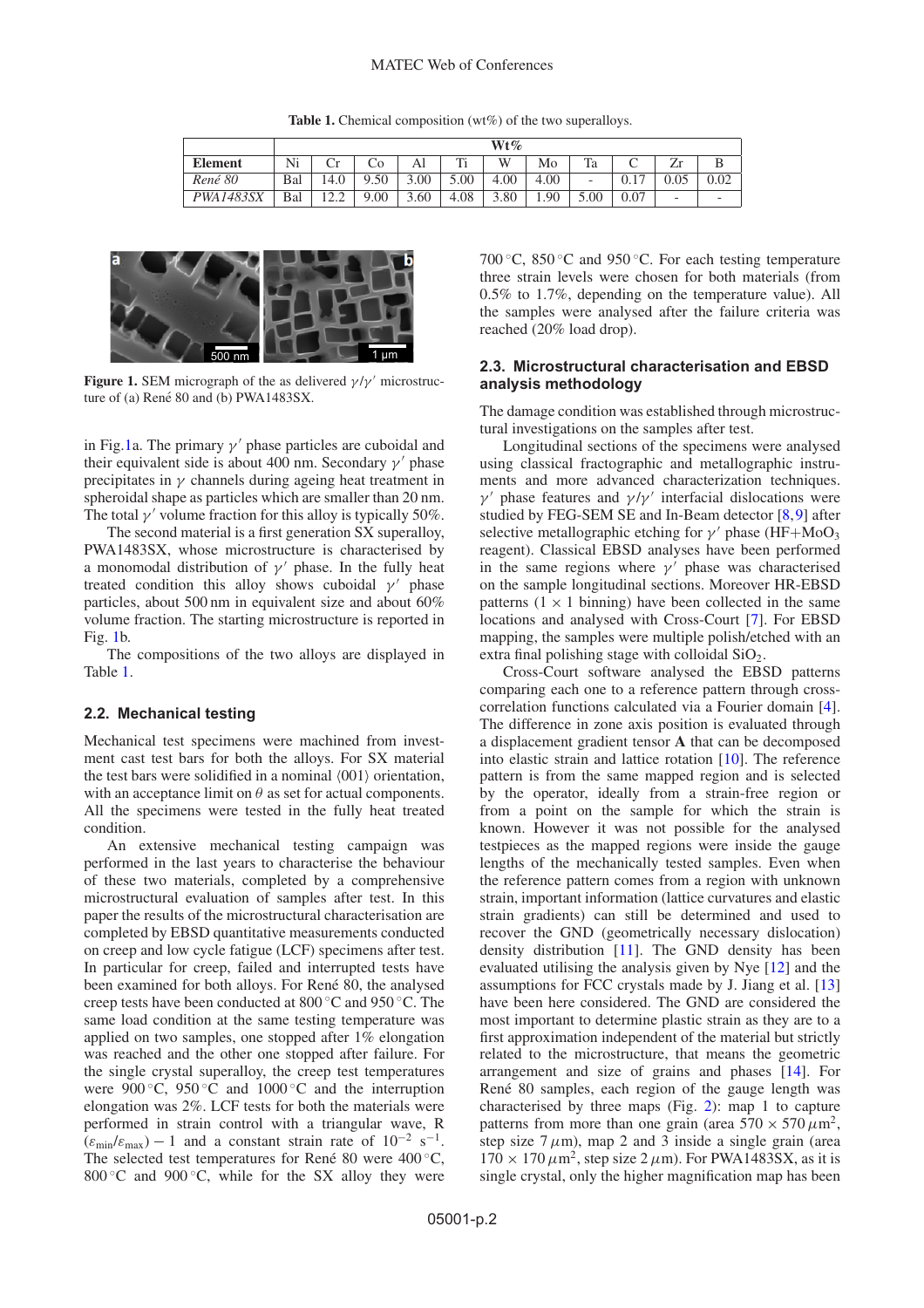<span id="page-2-0"></span>

**Figure 2.** EBSD maps on René 80 samples – (1)  $570 \times 570 \mu m^2$ multi-grain map and (2) and (3)  $170 \times 170 \mu m^2$  single crystals maps.

<span id="page-2-1"></span>

**Figure 3.** EBSD analysed regions (red boxes) in the longitudinal section of the (a) creep sample and (b) fatigue specimen.

collected for each analysed region. The step sizes for the two different magnifications have been chosen in order to collect a sufficient quantity of data points in a reasonable time. The high magnification was chosen to be not too high in order to not resolve the  $\gamma/\gamma'$  phase microstructure but to be representative of a "mean" microstructure. In fact, in Ni based superalloys the dislocations develop mainly in the  $\gamma$ matrix  $[1,2]$  $[1,2]$  $[1,2]$ , but, due to the high volume fraction and small sizes of  $\gamma'$  phase particles, it is difficult to discriminate between these phases. Moreover, the high magnification map conditions are the same for both the materials and a comparison of the collected results can be performed.

Creep samples were analysed in five regions from the shoulder to the fracture surface or within the gauge length for interrupted tests, as shown in Fig. [3a](#page-2-1). LCF specimens were studied in four regions, two close to the external surface and two in the centre of the metallographic section, at different depths with respect to the fracture surface, as depicted in Fig. [3b](#page-2-1). For ex-service components the same analysis strategy has been applied for the two different materials. The critical locations, where cracks were observed, have been studied and compared to laboratory tested materials. The output of the Cross-Court analyses that have been considered to compare material condition after different mechanical test and after service is a series of GND density maps.

With respect to already published studies on structural materials  $[11, 15, 16]$  $[11, 15, 16]$  $[11, 15, 16]$  $[11, 15, 16]$  $[11, 15, 16]$  $[11, 15, 16]$  the approach defined here is relatively coarse, but extended to a huge number of specimens tested in different conditions. Importantly, it allows in an industrial organisation to develop further knowledge on material damage evolution and to assess a tool that can be applied to evaluate material condition on ex-service components.

# **3. Results and discussion**

The HR-EBSD measurements determined by means of the cross-correlation method are here shown and discussed, while the other aspects of the microstructural evolution are only briefly reported for comparison with the damage evaluation through Cross-Court software. A



<span id="page-2-2"></span>**Figure 4.** GND density  $(\rho_{GND})$  in the as delivered samples for René 80 (shaded columns) and PWA1483SX (unshaded columns), measured by different step sizes, from 7  $\mu$ m to 0.1  $\mu$ m.

comprehensive review on the microstructural evolution for these alloys can be found in [\[17\]](#page-5-16).

### **3.1. As delivered condition**

A preliminary activity has been completed on as delivered samples in order to set up the EBSD analysis strategy and to determine their starting conditions.

As suggested in  $[11, 13]$  $[11, 13]$  $[11, 13]$  the quality of the maps has been checked by looking at the values for the mean angular error (MAE) and the geometric mean of XCF (cross-correlation function) peak height (PH), and thresholds of  $PH > 0.2$  and  $MAE < 0.008$  rad values have been selected [\[13](#page-5-12)]. It was not possible to apply these thresholds to all the observations from all the maps, in particular for ex-service materials, but the MAE and PH maps have been used to provide the basis of comments on the results.

To check the effect of step size on mean values of GND density for the as delivered samples, five step sizes have been used to collect EBSD maps (all with the same total number of collected patterns) and the results are shown in Fig. [4.](#page-2-2) Later on, only the high magnification areas with  $2 \mu$ m step size (170 × 170  $\mu$ m<sup>2</sup>) have been quantitatively analysed to compare the samples after different testing conditions. The GND densities show an increase of their mean value with a decrease of the step size and this behaviour has also been observed by J. Jiang et al. [\[13\]](#page-5-12) on deformed polycrystalline Cu. As the HR-EBSPs have been collected and analysed the variation in GND density cannot be related to the noise but to the change in separation between statistically stored dislocations (SSDs) and GNDs due to the change in Burger circuit size [\[13](#page-5-12)]. The choice of  $2 \mu m$  step size maps is strictly related to the need of a "mean"  $\gamma/\gamma'$  information and of a significant amount of data from a not too small area without increasing the number of maps per sample.

## **3.2. Creep damage**

In Fig. [5,](#page-3-0) an example of  $\gamma'$  phase features, standard EBSD GROD (grain reference orientation deviation maps) and GND density maps along the gauge length of a creep sample after failure are shown for the SX alloy. The  $\gamma'$ phase shows the presence of rafting and appears wavy and irregular in the whole gauge length; EBSD maps highlight the loss of coherence between  $\gamma$  and  $\gamma'$  phase in the region towards the fracture surface. The GND density increases towards the fracture surface; in this region the quality of the maps decreases and a significant amount of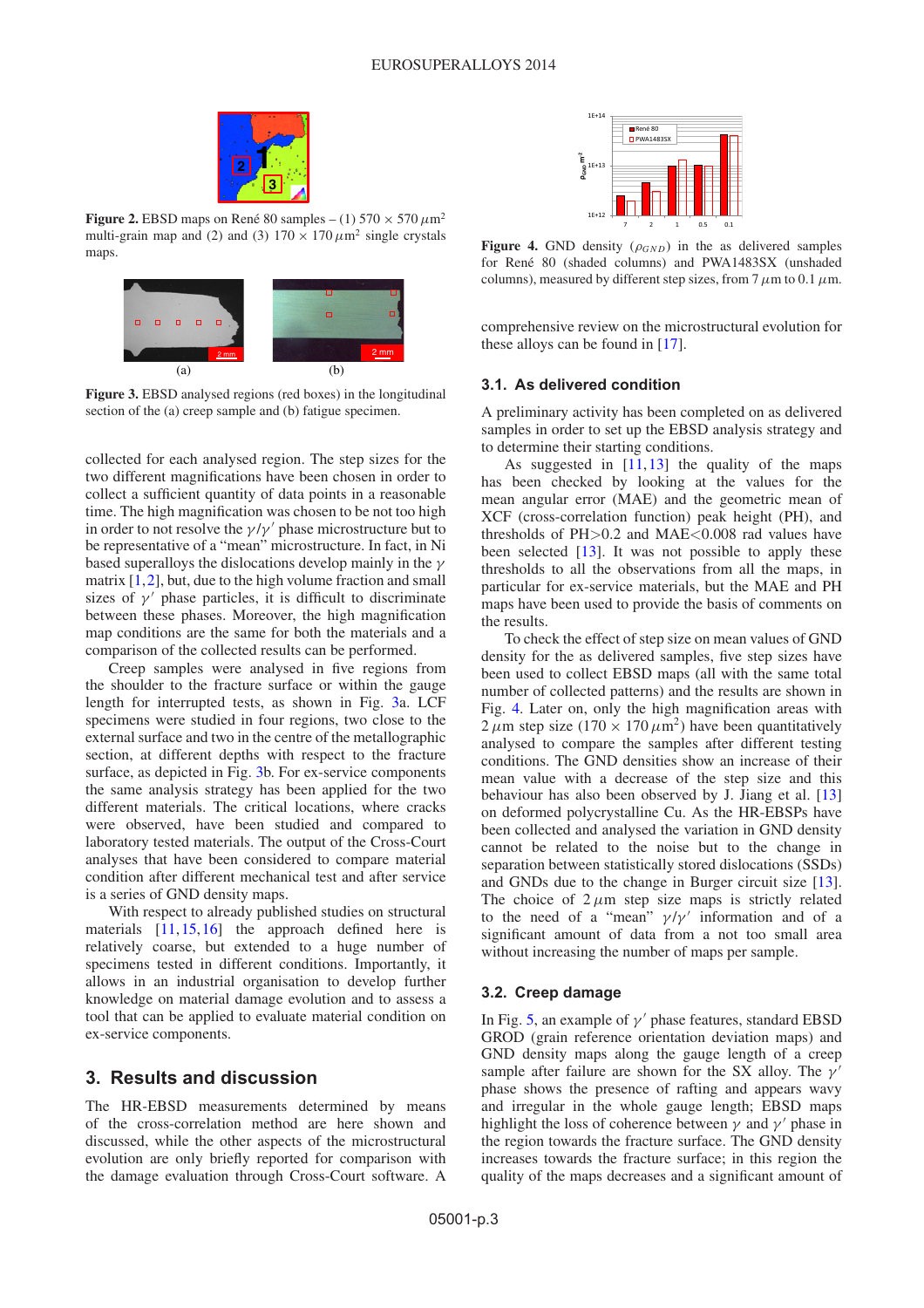<span id="page-3-0"></span>

<span id="page-3-1"></span>**Figure 5.** PWA1483SX – SEM-SE  $\gamma'$  phase microstructure, IQ+GROD maps and GND density maps along the gauge length from the shoulder (first left) to the fracture surface (last right) in the sample after failure tested at 950 ◦C and 130MPa.



<span id="page-3-2"></span>**Figure 6.** René 80 – Inverse Pole Figure (IPF) and GND density map at low magnification and on two different oriented grains at high magnification in the middle of the gauge length of a crept sample until failure, tested at 950 ◦C and 130 MPa.



**Figure 7.** Mean GND density measured in the gauge length of the analysed sample for PWA1483SX tested at 900◦, 950◦ and 1000 °C and for René 80 tested at 800 °C with two different loads  $(\sigma_1 > \sigma_2)$  and at 950 °C.

experimental points are outside the threshold values for PH and MEA. The interrupted sample, tested in the same condition, shows a more homogeneous rafted  $\gamma'$  phase and standard and Cross-Court EBSD maps depict a more uniform condition. The highest GND density mean value is observed in the centre of the gauge length.

René 80 creep samples do not show for all the testing conditions the rafting of  $\gamma'$  phase, as the testing temperature is too low, below  $850\degree\text{C}$  [\[17\]](#page-5-16), and the stress is too high to be in the rafting regime [\[1\]](#page-5-0). The EBSD maps in this testing condition do not highlight the loss of coherence between  $\gamma$  and  $\gamma'$  phase but they show the presence of micro-twinning, due to the low temperature creep mechanism for this class of alloys [\[2](#page-5-1),[17\]](#page-5-16).

The GND density maps at low magnification highlight the localisation of the highest values close to the grain boundaries, as expected. Also for this alloy, the GND density maps at high magnification show an increase of the mean value towards the fracture surface for the failed samples and a relative maximum in the centre of the gauge length for the interrupted specimens. For each region two different grains have been studied and the results can be different as their relative orientation with respect to the loading direction changes, Fig. [6.](#page-3-1) In fact, each grain in

<span id="page-3-3"></span>

<span id="page-3-4"></span>**Figure 8.** Mean GND density values for all the analysed samples versus creep strain measured at the end of the test for PWA1483SX (diamonds) and René 80 (circles).



**Figure 9.** FEG-SEM In-Lens micrographs of  $\gamma/\gamma'$  phase interfacial dislocations in the gauge length of (a) PWA1483SX LCF sample tested at  $950^{\circ}$ C 1% strain range and (b) René 80 LCF sample tested at 900 ℃ 1% strain range.

a polycrystalline material deforms by a different amount, depending on its orientation and the constraints imposed on it by its neighbours [\[14\]](#page-5-13).

A comparison between GND density mean values as a function of the testing condition for the two alloys is summarised in Fig. [7.](#page-3-2) The SX alloy shows higher values for the failed samples with respect to the failed René  $80$ coupons that show a smaller difference in the GND density mean value with respect to the interrupted samples. This is due to the higher failure creep strain that SX reaches because of its higher ductility with respect to René 80.

The GND densities measured along the gauge length of each sample have been averaged and the mean values have been compared to the creep strain reached at the end of the creep tests for each specimen of the two alloys. In Fig. [8](#page-3-3) the GND densities correlate with the creep strain, following the same polynomial curve for both materials. The reason why the solidification macrostructure has no effect is mainly due to the fact that the values have been obtained from high magnification maps that come from inside distinct grains and so it does not take into account of the grain boundary role in damage evolution. In fact, in particular for René 80, the scatter is high as the measurement points come from a higher number of measurements from different oriented grains. However, the unique correlation between GND density and creep strain is a very interesting result that can be exploited for the evaluation of material after service, trying to correlate measured GND density to local plastic strain.

### **3.3. Fatigue damage**

The  $\gamma/\gamma'$  phase microstructure after LCF test is not highly modified in terms of geometrical features while a modification of the interfacial dislocation patterns (Fig. [9\)](#page-3-4) is observable for both the alloys.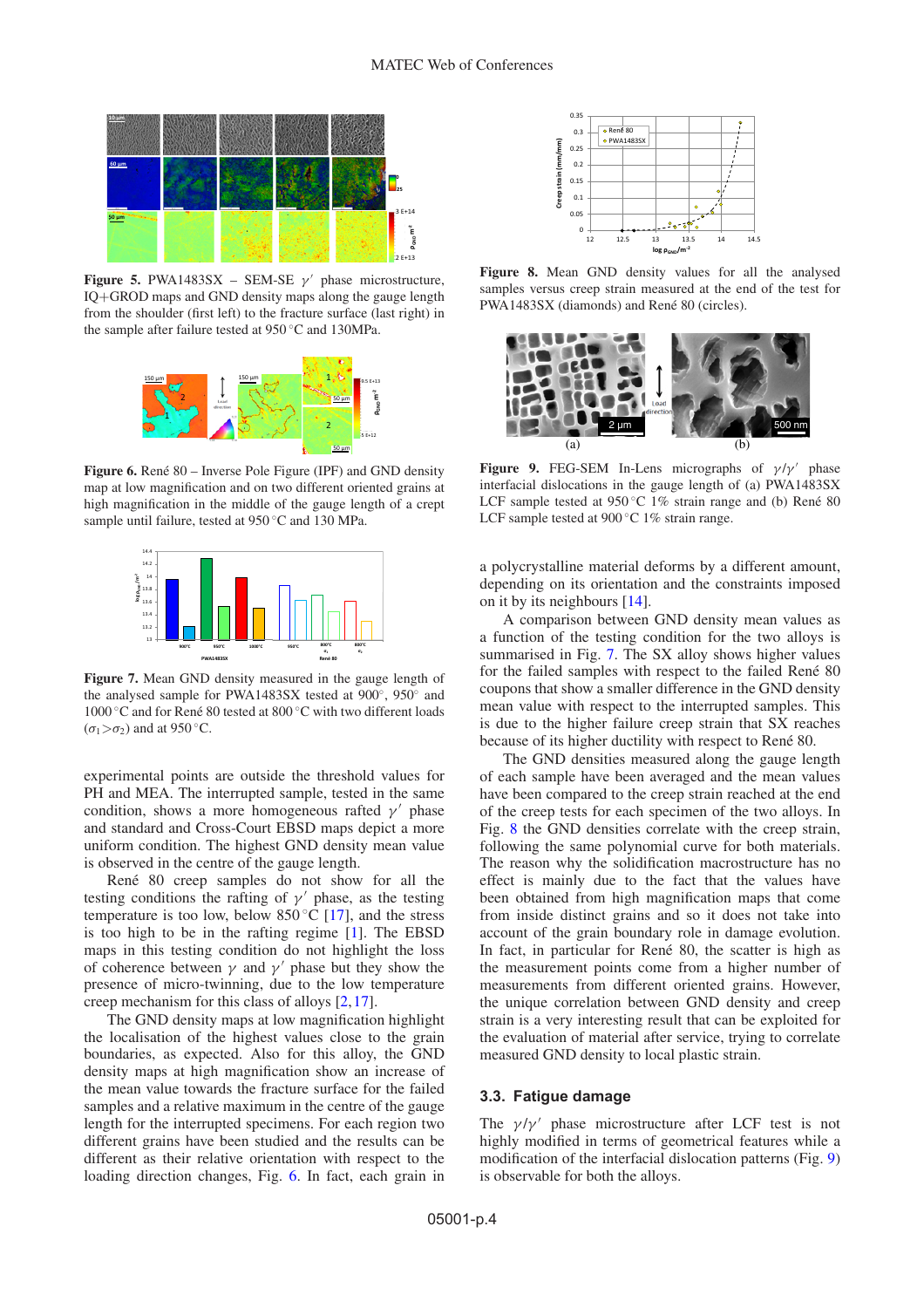<span id="page-4-0"></span>

Figure 10. René 80 - standard EBSD maps (IPF+IQ and GROD+) under the external surface in the middle of the gauge length of the metallographic section of LCF samples that show the deformed region and the presence of a recrystallised layer for the higher temperatures.

<span id="page-4-1"></span>

**Figure 11.** (a) GND density map on the external surface in the middle of the gauge length of René 80 LCF samples; (b) GND density profile from external surface towards sample centre for PWA1483SX LCF samples tested at 950 °C with different  $\Delta \varepsilon$ .

A significant modification of the  $\gamma/\gamma'$  phase microstructure happens only in the regions close to the external and fracture surfaces. In these regions the deformation is localised and it reaches a significant plastic contribution with respect to the total plastic strain, evaluated from the  $\sigma/\varepsilon$  hysteresis loop data. The localisation of the damage has been confirmed by standard EBSD maps that highlight the presence of a recrystallized layer for the highest test temperatures, Fig. [10.](#page-4-0) The Cross-Court measurements in these regions allow the evaluation of the reached values of GND density and their trend from external surface towards internal parts of the sample sections, as shown in Fig. [11.](#page-4-1) As for the creep samples, the presence of different oriented grains can mean for René 80 a slightly different absolute GND density.

The mean GND density values obtained from a thin layer close to the external surface have been calculated for both the materials and a threshold value, for which failure of the sample happens, has been identified for the two alloys (Fig. [12\)](#page-4-2). The threshold values are very similar for the two materials  $(log(\rho_{GND})$  14.38 for René 80 and 14.47 for SX).

The sample core GND density measurements have been correlated to the inelastic strain measured from  $\sigma/\varepsilon$ hysteresis loop mechanical test data. This correlation is

<span id="page-4-2"></span>

<span id="page-4-3"></span>**Figure 12.** Mean GND density values from the deformed layer under external surface for (a) PWA1483SX and (b) René 80, as a function of the applied strain range for all the analysed samples, and comparison to as delivered condition.



**Figure 13.** PWA1483SX – Sample core GND density values for LCF samples as a function of inelastic strain evaluated from midlife cycle hysteresis loop.

not satisfying as a huge scatter, in particular for René 80, is found without a clear correlation to the measured strain data from mechanical responses of the materials. In particular, the mean GND densities for René 80 in the centre of the gauge length are bigger than PWA1483SX, unlike to what has been observed for the region close to the external surface, where the two alloys show very similar values. The GND densities from the core of fatigue samples for both the materials are in the same order of magnitude of creep specimen values even if their macroscopic inelastic strain is 2–3 orders of magnitude lower than creep strain. The higher GND density values in the fatigue samples can be ascribed to the hardening due to cyclic plasticity [\[14](#page-5-13)] that is more evident for the lower temperature for both alloys, as shown in Fig. [13.](#page-4-3)

#### **3.4. Ex-service components**

The Cross-Court measurements have been extended to exservice materials, looking at the critical locations where cracks are observed. In Fig. [14](#page-5-17) the SX operated material conditions are shown in terms of crack and  $\gamma'$  phase features. The red squares, in Fig. [14,](#page-5-17) highlight the regions where Cross-Court measurements have been conducted. The results are reported in Fig. [16:](#page-5-18) the regions close to the crack show highest GND density values.

Three different components, that withstand to different operative profile, from base load to daily cycling, have been analysed in the same region and the mean GND values have been compared (Fig. [16\)](#page-5-18). An additional very interesting result is that the GND density increases with the increase of start-up/shut-down cycle number. The measured values in operated material are similar to the GND values measured on PWA1483SX interrupted creep samples (see Fig. [9\)](#page-3-4).

A similar procedure has been applied on René 80 operated components. In this case two critical locations